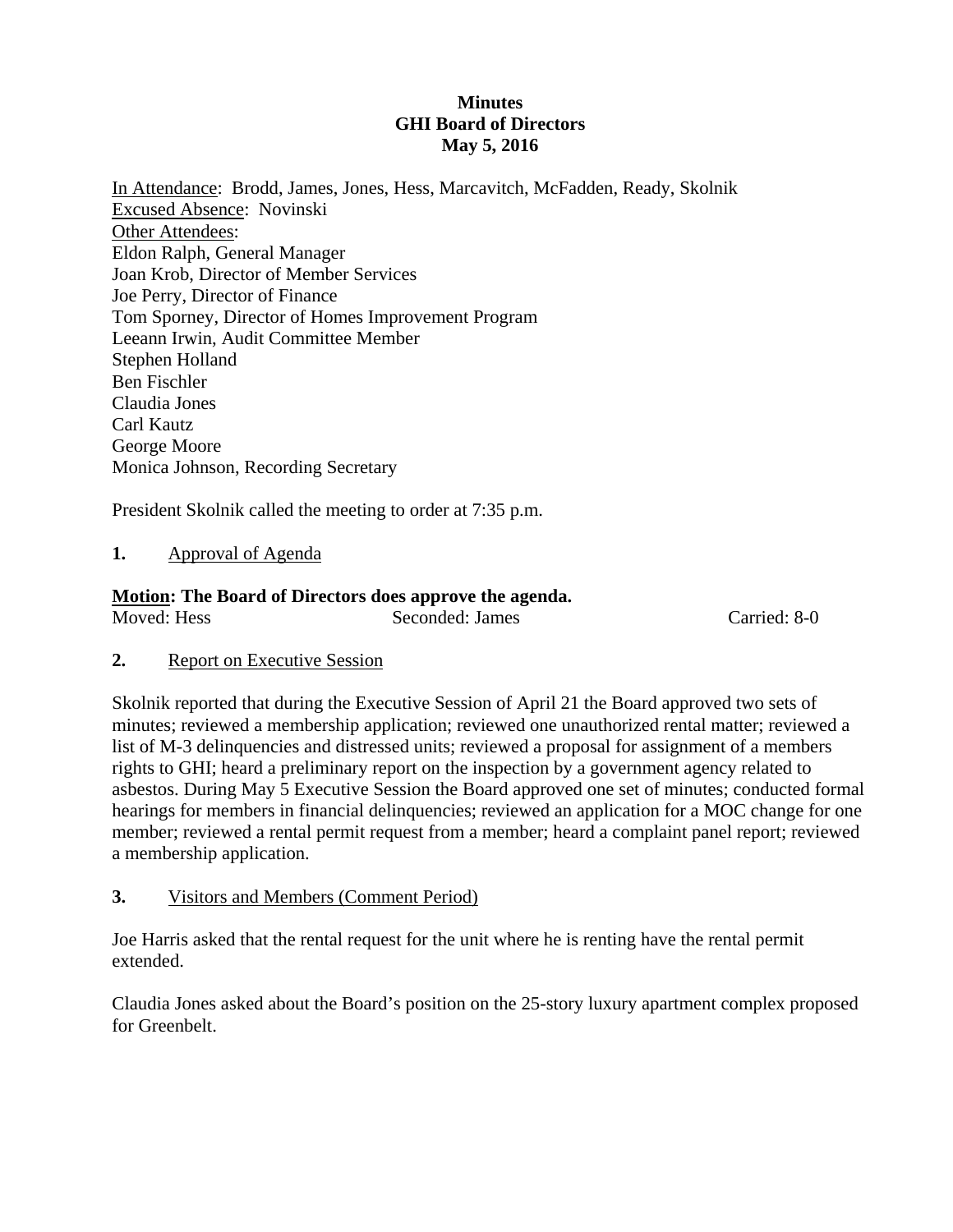### **4.** Approval of Membership Applications

**Motion: That the following members are accepted into the cooperative and membership is afforded them at the time of settlement:** 

- **Robert E. Steele and Jean E. Steele, Tenants by the Entirety;**
- **Janelle Ellis and Sydney Ellis, Joint Tenants;**
- **Joshua Speiser, Sole Owner;**
- **Adena Galinsky and Joel Kramer, Tenants by the Entirety;**
- **Amber J. Billington, Sole Owner.**

| Moved: James | Seconded: McFadden | Carried: 8-0 |
|--------------|--------------------|--------------|
|              |                    |              |

## **Motion: That the Board of Directors approve the following Mutual Ownership Contract change:**

 **Falecia A. Harrison, Sole Owner, is changed to Falecia A. Harrison and Sue L. Harrison, Joint Tenants.** 

| Moved: James | Seconded: Hess | Carried: 8-0 |
|--------------|----------------|--------------|
|              |                |              |

### **5.** Committee Reports

Historic Preservation Task Force – Marcavitch mentioned that the report from the Historic Preservation Task Force was submitted to the Board.

Buildings Committee – Skolnik reported that the Task Force on Storm and Ground Water is being formed, and is tasked with reviewing and updating the policy in our rulebook related to storm and ground water. Skolnik also mentioned that the Buildings Committee was asked to create a Task Force on Sustainability Issues, which request has been referred back to the Board for more definition. The Buildings Committee is working on their final report for the Pilot Program.

### **6.** Consent Agenda

#### **Motion: Approve the consent agenda.**

Moved: Hess Seconded: James Carried: 8-0

# 6a. Contract for 2016 HIP Attic Improvements,  $2<sup>nd</sup>$  Reading

GHI HIP staff reviewed customer, banking & vendor references of Complete Home Solutions of Lothian MD and found them to be satisfactory. With this background and the basis of the bid submitted, staff recommends contracting with Complete Home Solutions for the optional attic improvement portion of the 2016 HIP.

**Approved by Consensus: I move that the Board of Directors authorize the manager, for second reading and final passage, to enter into a contract with Complete Home Solutions for the installation of optional attic improvements during the 2016 HIP project at its bid of \$77,475.24, plus 10% for contingencies, for a total not to exceed \$85,223.**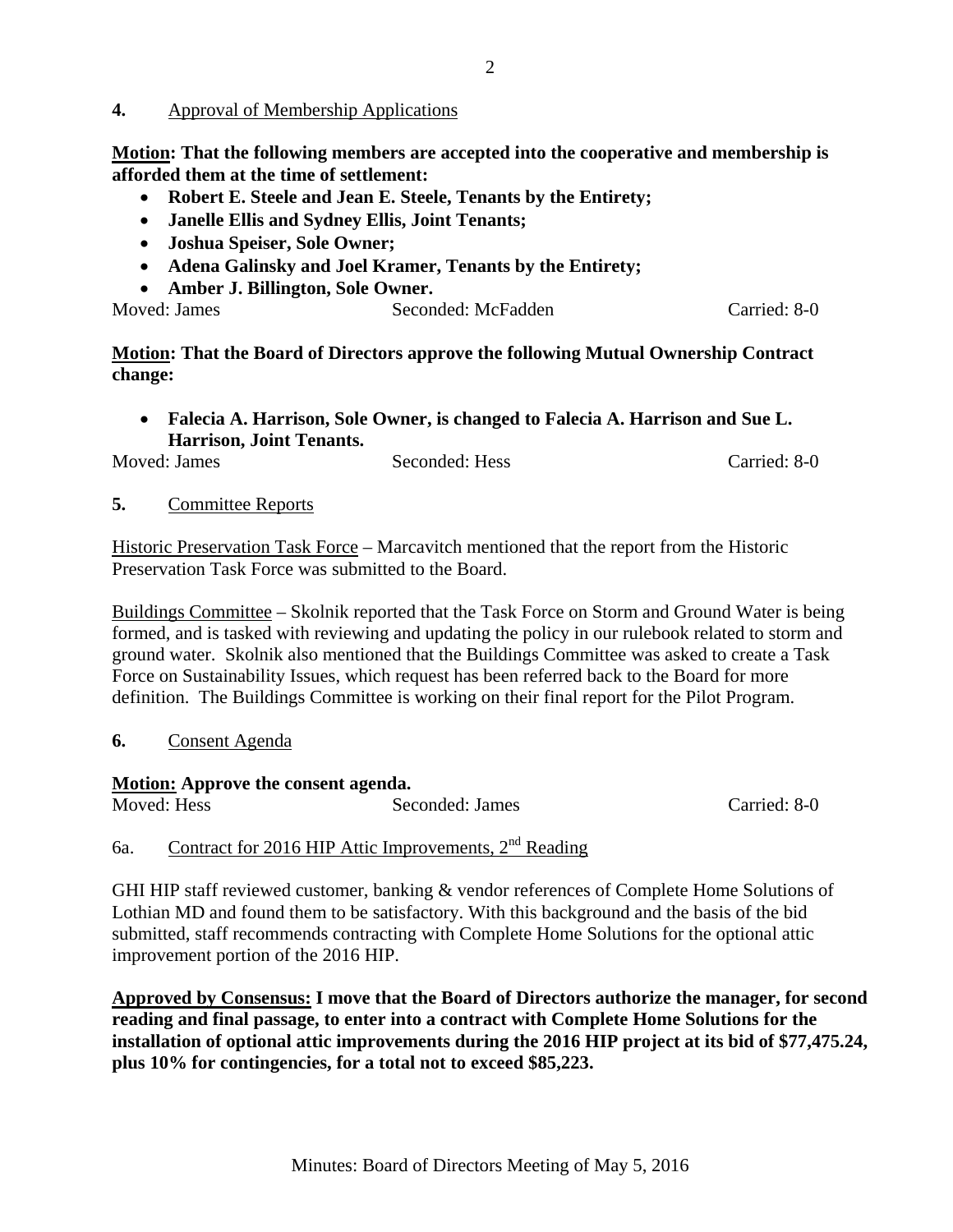### 7a. Approval of Minutes: April 7, 2016 and April 14, 2016 Special Meeting

|              | Motion: I move that the Board of Directors approve the minutes for the April 7, 2016 meeting. |              |
|--------------|-----------------------------------------------------------------------------------------------|--------------|
| Moved: James | Seconded: Hess                                                                                | Carried: 8-0 |

# **Motion: I move that the Board of Directors approve the minutes for the April 14, 2016 special meeting.**

| Moved: James     | Seconded: Hess | Carried: 7-0-1 |
|------------------|----------------|----------------|
| Abstained: Brodd |                |                |
|                  |                |                |

### 7b. Finance Committee Recommendation re: Proposed Fees for Services that GHI Provides for Selling a Unit that a Member Assigns to GHI

Perry, Director of Finance clarified the meaning of an "Assignment" to the Board and Members. Perry explained that an Assignment is when a member is not in the position to take care of the unit financially, and signs the rights of the unit to the Cooperative.

The Finance Committee recommended to the Board specific fees that GHI should charge members who offer to sign over their rights, title and interest in their unit to GHI.

The Finance Committee made the following recommendation:

*The Finance Committee recommends that the Board of Directors adopt a policy of charging \$2,000 to compensate for demands on staff for selling a unit assigned to GHI, except the charge would be \$1,500 for one-bedroom frame units. Further, the Finance Committee would like the Board of Directors to consider charging \$1,500 for terminations by GHI.*

# **Motion: I move that the Board of Directors accept the Finance Committee's report as presented on May 5, 2016.**

| Moved: Hess                              | Seconded: Marcavitch                                                                  | Postponed<br>Indefinitely |
|------------------------------------------|---------------------------------------------------------------------------------------|---------------------------|
| Motion: I move to postpone indefinitely. |                                                                                       |                           |
| Moved: Hess                              | Seconded: Marcavitch                                                                  | Carried: 8-0              |
| 7c.<br>of Directors                      | Recommendation for Revisions to GHI's Parking Rules from a Sub-committee of the Board |                           |

Brodd reported on the discrepancies in GHI's current parking rules to the Board. The Parking Sub-Committee submitted to the Board a draft of GHI's current parking rules with mark-ups denoting the changes that the sub-committee recommends and a draft of the revised rules without the mark-ups.

Carl Kautz mentioned his concerns on page 2 of the report parking in 22 Court of Hillside.

**Motion: I move that the Board of Directors receive the changes to GHI's parking rules as presented on May 5, 2016 and direct the Manager to submit the draft of the revised parking rules to the membership for comment over a period of 30 days.** Moved: Hess Seconded: Marcavitch Carried: 8-0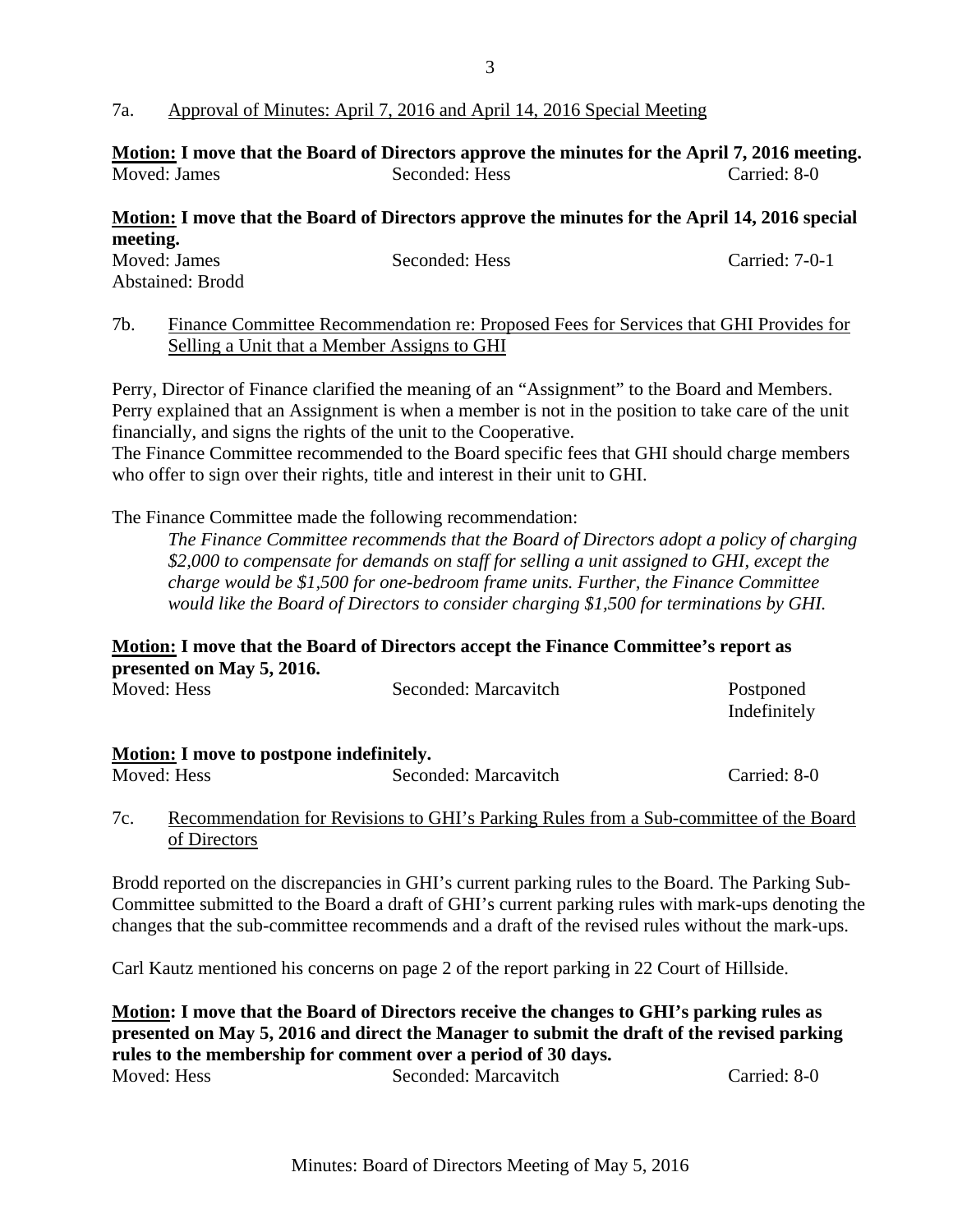**Motion: To change section a-3: A household may store one canoe, kayak, or other type of hand-carried watercraft within their yards…… to be changed to A household may store up to two canoes, kayaks, or other type of hand-carried watercraft……………**  Moved: McFadden Seconded Ruled out of Order

7d. Review Mutual Ownership Contract Addendum re: Maintenance and Replacement of HIP Optional Items

Last April 16, the Board reviewed a proposed Addendum to the Mutual Ownership Contract (MOC) that would be signed by members who obtain programmable thermostats and split-system heat pumps that GHI is required to maintain and replace. The Board requested the Manager to submit the MOC Addendum to GHI's attorney for review.

The MOC Addendum with the changes that the attorney recommended was presented to the Board for discussion and action.

**Motion: I move that the Board of Directors approve the Addendum to the Mutual Ownership Contract for HIP opt-in components as presented, and stipulate that it shall be signed by members who obtain optional improvements during the Homes Improvement Program, that GHI is required to subsequently maintain and replace.** 

| Moved: Marcavitch                                                        | Seconded: Hess  | Amended and<br>Carried by a later<br>vote |
|--------------------------------------------------------------------------|-----------------|-------------------------------------------|
| <b>Amendment:</b> To insert "as presented on May 5, 2016"<br>Moved: Hess | Seconded: Jones | Carried: 8-0                              |

**Motion as Amended: I move that the Board of Directors approve the Addendum to the Mutual Ownership Contract for HIP opt-in components as presented on May 5, 2016 and stipulate that it shall be signed by members who obtain optional improvements during the Homes Improvement Program, that GHI is required to subsequently maintain and replace.** Moved: Marcavitch Seconded: Hess Carried: 8-0

### 8. Items of Information

- a. Letter from the City of Greenbelt to Congressional Representatives re: H.R.4696 The Greenbelt City council has sent letters to our Maryland Congressional Representatives requesting their support for the HOME – Helping Our Middle Class Earners – Act (H.R. 4696). This bill will allow homeowners in condominiums, housing cooperatives and homeowner associations to deduct up to \$5000 of their association fees and assessments from their federal tax liability.
- b. Invitation to Attend the 2016 Annual P.G. County's Historic Preservation Reception on Wednesday, May 18.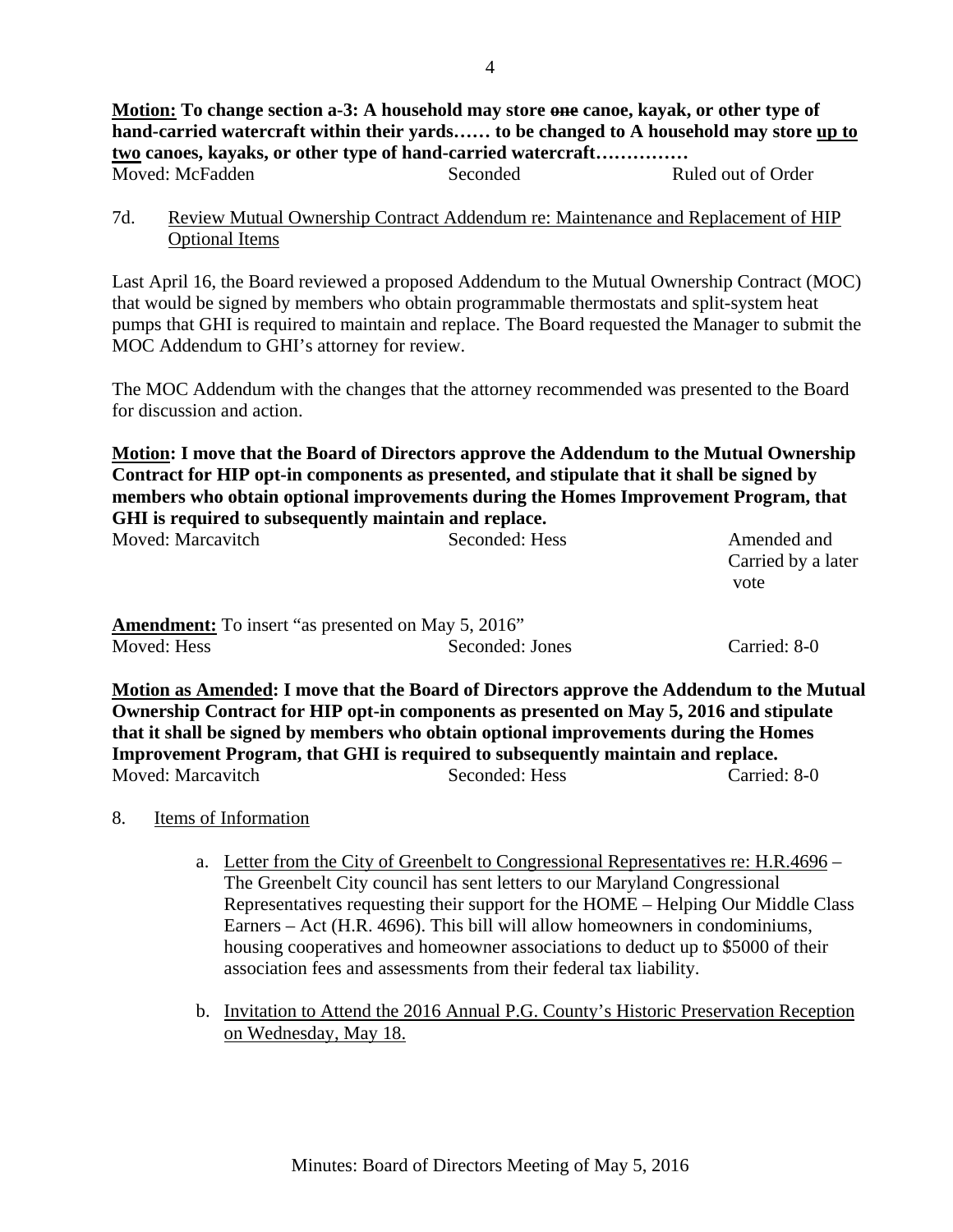- c. GHI Receives a 2015 Green Award Certificate from Maryland PLANT Community Awards Program – People Loving And Nurturing Trees (PLANT) is a statewide award program to recognize communities for their tree planting and tree care efforts. The GREEN AWARD represents the highest PLANT honor to recognize a community that has developed a well-established urban forestry program. This coveted award is reserved for programs that are funded, fully functional and staffed by qualified professionals (including volunteer assistance). Communities that are recipients of the federally awarded Tree City USA status automatically qualify for PLANT's Green Award. For more information on this program: http://dnr2.maryland.gov/forests/Pages/programs/plantinfo.aspx
- d. Board Action Plan Status & Committee Task List
- e. Monthly GHI and City Calendars

## 9. President

Skolnik mentioned that brochures are available in the GHI lobby about the mosquito prevention. He also announced that Maesha McNeill is the new Volunteer Coordinator, and that Vice President Sue Ready is leaving the Board.

Skolnik thanked Sue for all of her service that she has given to the Co-op.

### 10. Board Members

Board members expressed their gratitude and acknowledged Sue for her dedication as a friend and a member of the Board.

Hess stated that Sue has also been an invaluable member of the Investment Committee as Chair, and wishes she continue to serve.

### 11. Manager

- Ralph stated at the request of the member at 11E Ridge Road, GHI purchased the unit and went to settlement last week. Ralph paid tribute to Sue for being a long-time friend and a dedicated member of the Board. He mentioned the values that she brings and her integrity.
- Perry mentioned that he attended the National Cooperative Bank's Annual meeting. He commended Steve Skolnik and Lauren Cummings on a great job done in their segment in the video. He also thanked Sue for her service to the Cooperative.
- Sporney reported on the Homes Improvement Program for the 2016 upgrades. He mentioned that they are on schedule, and will be starting on 11Hillside May  $16<sup>th</sup>$ .
- Irwin thanked the GHI membership for allowing her to serve on the Audit Committee, she stated that she will be running again.